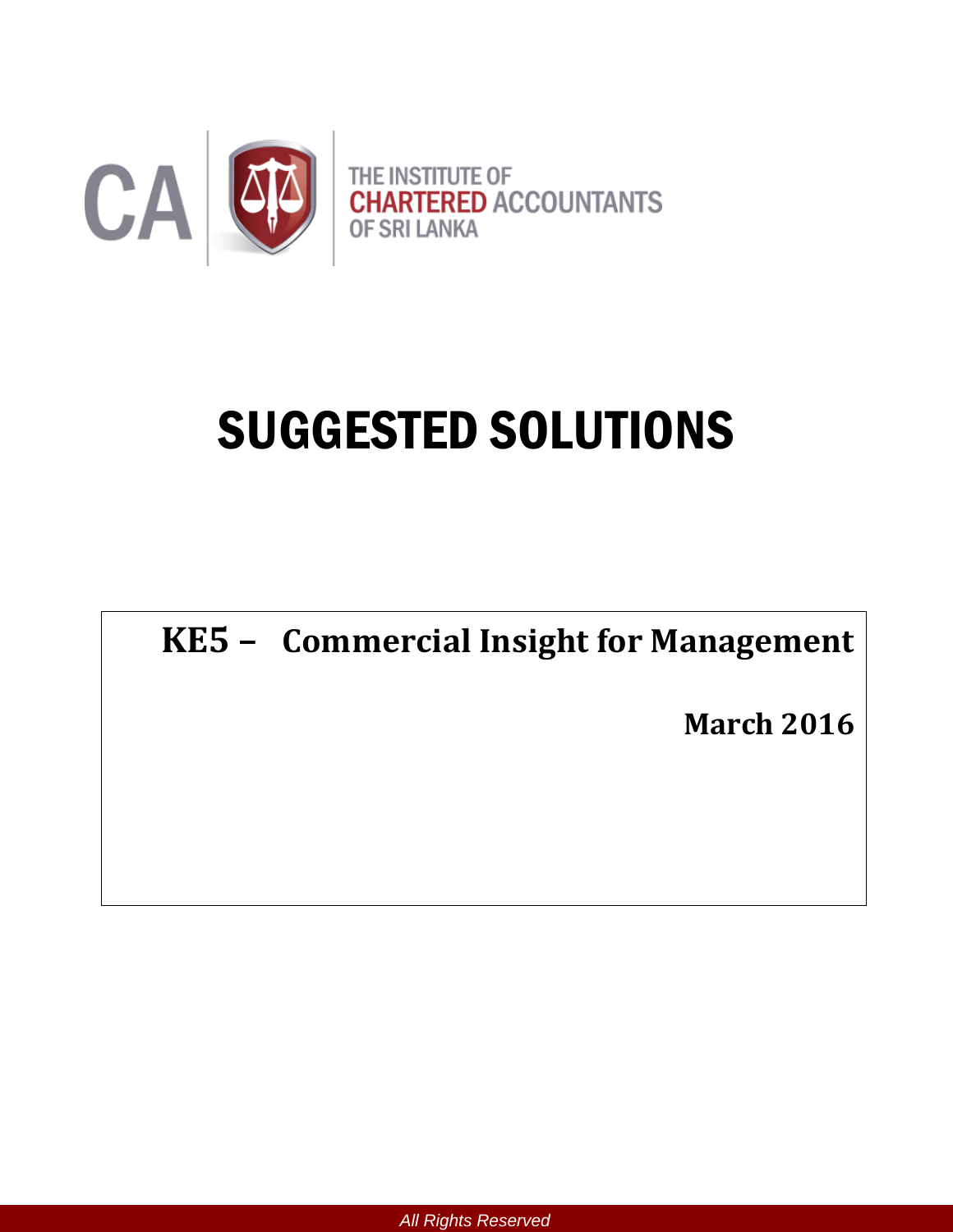#### **SECTION 01**

## **Answer 01**

## 1.1

Learning Outcome/s:

1.3.1 Identify the types of resources used by the business organizations in creating value for customers (including the 7M's: money, men, material, method, machine, market and minutes)

## **Correct Answer B**

# 1.2

Learning Outcome/s: 3.5.2 Explain how market equilibrium is achieved in competitive markets and its relevance for business **Correct Answer A**

### 1.3

Learning Outcome/s: 3.3.1 Identify different types of customers **Correct Answer B**

## 1.4

Learning Outcome/s: 3.6.2 Compute the different types of elasticities **Correct Answer B**

## 1.5

Learning Outcome/s: 4.3.2 Define the concepts of national income ( including GDP, nominal & real GNP and NNP) **Correct Answer A**

#### 1.6

Learning Outcome/s:

4.4.1 Explain demand-pull/cost-push inflation and identify the cost of inflation on business and the national economy

#### **Correct Answer B**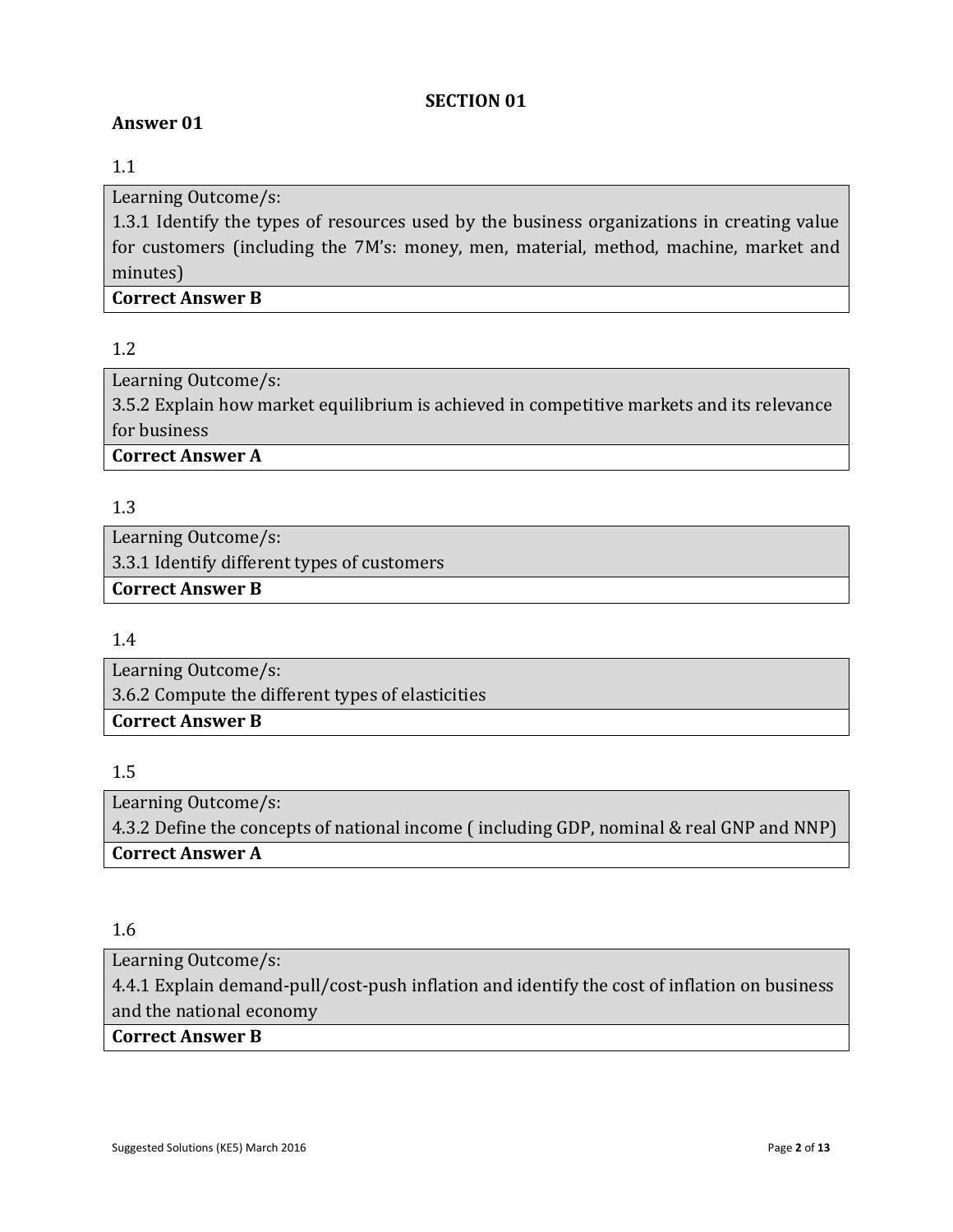## 1.7

Learning Outcome/s:

4.5.1 Explain how exchange rates are determined and how changes in exchange rates affect businesses

# **Correct Answer A**

## 1.8

Learning Outcome/s: 6.4.1 Identify the steps involved in production capacity planning **Correct Answer C**

#### 1.9

Learning Outcome/s: 6.8.1 Define marketing management and scope of marketing **Correct Answer C**

1.10

Learning Outcome/s:

6.16.1 Identify the basic concepts of change management

**Correct Answer B**

 **(Total: 20 marks)**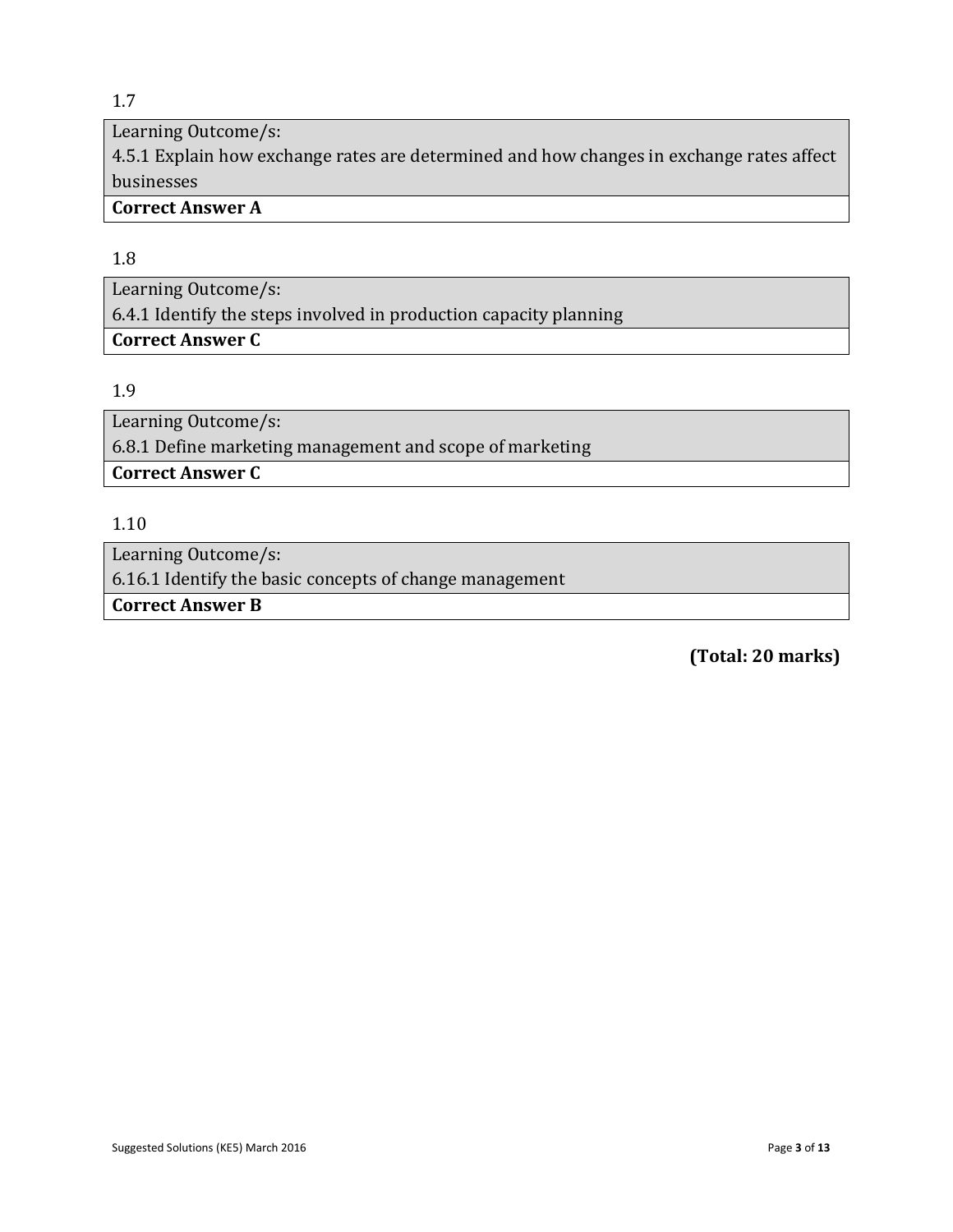2.1

Learning Outcome/s:

1.4.1 Define 'vision', 'mission', 'goals' and 'objectives' of business organisations

Purpose – why does the organization exist and for whom

Strategy – this provides the operational logic for the organization.

Policies and Standards of behavior – mission should influence what people actually do and how they behave.

Values – what the organisation believes to be important.

### 2.2

Learning Outcome/s:

2.7.1 Discuss the concept of opportunity cost and scarcity and their relevance to economy choice

All societies and organisations find that the resources available to them are scarce and these resources can be put to alternative uses. Hence, a choice has to be made as to the best use to which the resource should be put. Every time a choice is made between alternatives, one would select the "best" alternative which means that the "next best" alternative has to be sacrificed. Opportunity cost is the cost or value of the "next best" alternative that was sacrificed.

### 2.3

Learning Outcome/s:

3.4.1 Identify the behaviour of rational consumers using cardinal and ordinal utility

Cardinal utility theory suggests that consumers are able to measure absolutely the satisfaction that they derive from consumption of a given quantity of a commodity. For example the satisfaction derived from eating a piece of cake is 100 utils.

Ordinal utility theory suggests that consumers cannot measure the utility absolutely. Instead they rank different commodities or different baskets of commodities to choose the best one. Example: orange juice is preferred to tea.

2.4

Learning Outcome/s:

3.7.1 Demonstrate the impact of government intervention on competitive markets and business activities through ceiling price, floor price, taxes, subsidies and quotas

A ceiling price or a maximum selling price is usually fixed on essential goods. (e.g. sugar). The price is set below the equilibrium price so that poor households would be able to buy these goods. At this price demand would exceed supply. Consumers will compete to buy the limited stock available, resulting in the emergence of "a black market". To prevent this, Government will adopt a rationing scheme and the appointment of officials to supervise the rationing scheme. This means extra administrative costs to society. These are adverse consequences when government fixes maximum selling prices for goods.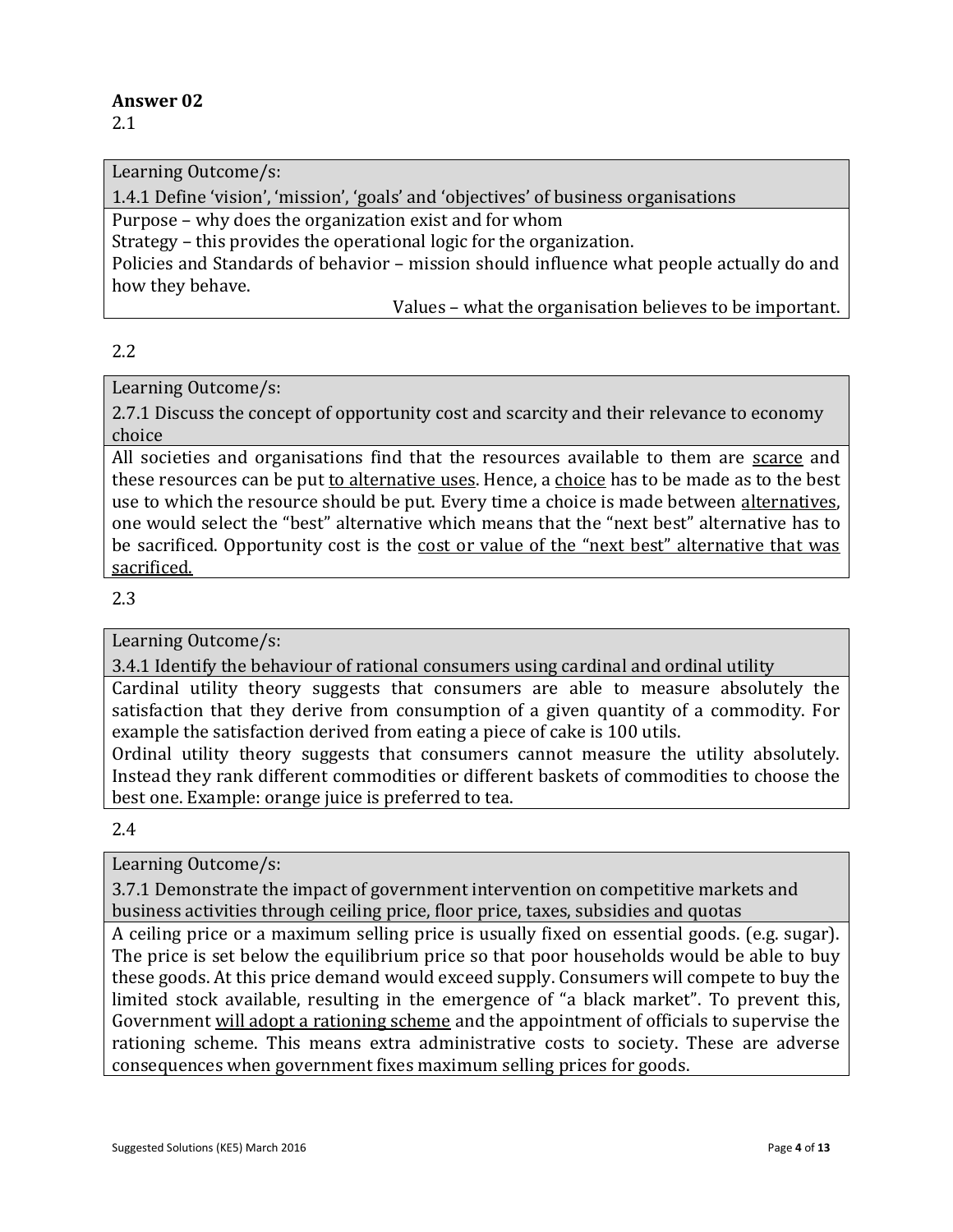# Learning Outcome/s:

4.5.3 Discuss the factors affecting demand and supply of foreign currencies.

- 1. Devaluation of currency in the domestic country
- 2. Direct measures to restrict imports such as tariffs or import quotas or exchange control regulations
- 3. Domestic deflation to reduce aggregate demand in the domestic economy.
- 4. Measures to encourage exports and inward transfers

## 2.6

## Learning Outcome/s:

4.5.3 Discuss the factors affecting demand and supply of foreign currencies

- The rate of inflation compared with the rate of inflation in other countries
- Interest rates compared with the interest rate in other countries
- The balance of payment
- Speculation
- Government policy on intervention to influence the exchange rate

# 2.7

Learning Outcome/s:

5.4.2 Discuss the main areas on leading

- Hygiene factors company policy and administration/salary/working condition/job satisfaction/interpersonal relations/quality of supervision
- Motivator factors status/advancement/challenging work/a senses of achievement/growth in the job/responsibilities/recognition

# 2.8

Learning Outcome/s:

6.6.1 Define main production methods (job production, batch production and flow production)

Job production is where the end product of a job is a single item made for a specific purpose.

Batch production is where products are produced in batches of some volume rather than as one-off items.

Continuous Flow production is where basic materials are produced through a succession of stages.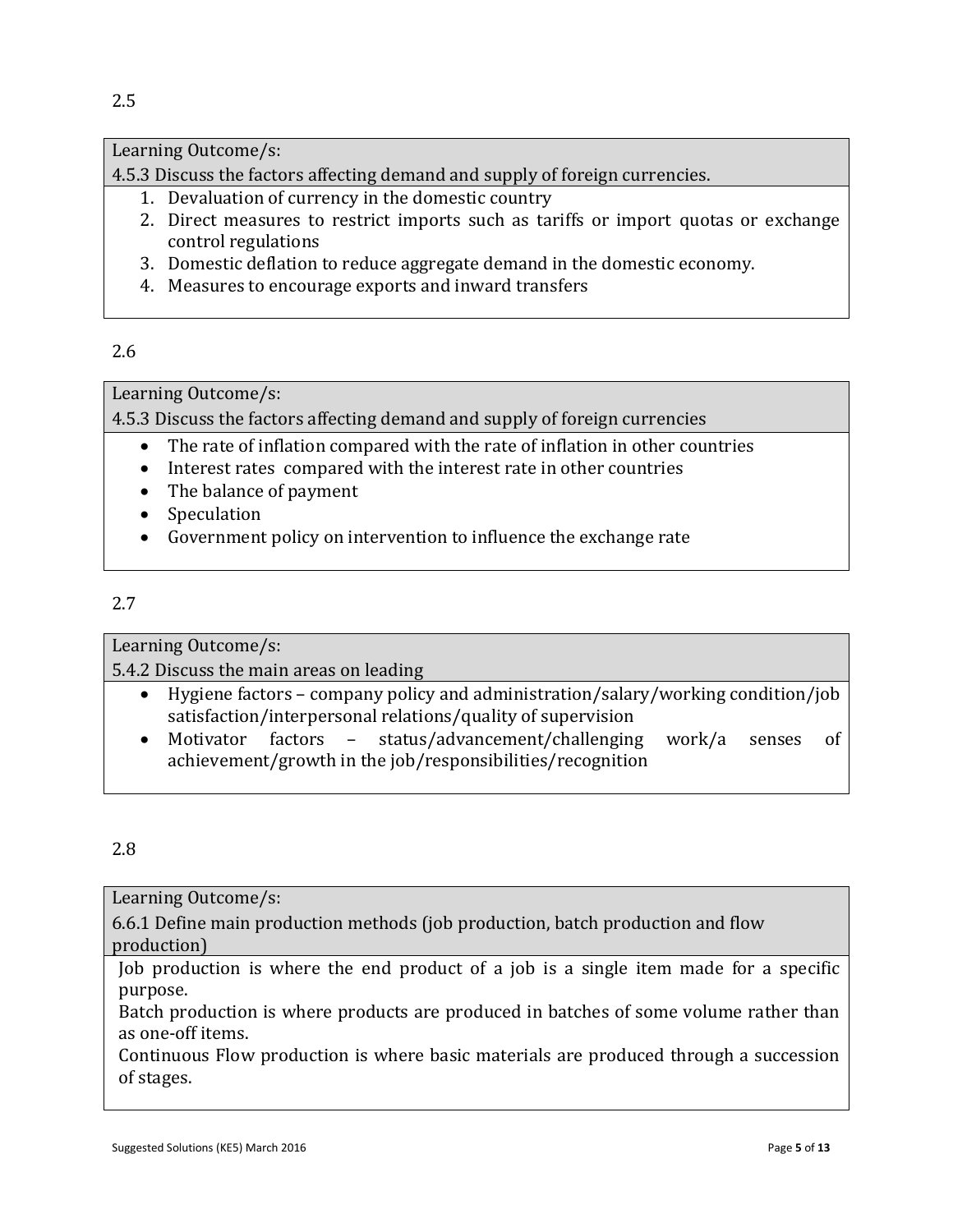

# 2.10

| Learning Outcome/s:                                                                                                       |
|---------------------------------------------------------------------------------------------------------------------------|
| 6.12.2 Identify the importance of HRM to a business                                                                       |
| • It helps an organisation to have human resources of the right quantity and<br>quality to meet the current requirements. |
| • It helps an organisation to have the required human resources to meet future<br>demand.                                 |
| • Increased motivation and productivity when HR with the right talent is selected<br>to the company.                      |
| • Deduced staff turnayar This has implications for sect, energianal efficiency and                                        |

 Reduced staff turnover. This has implications for cost, operational efficiency and profitability.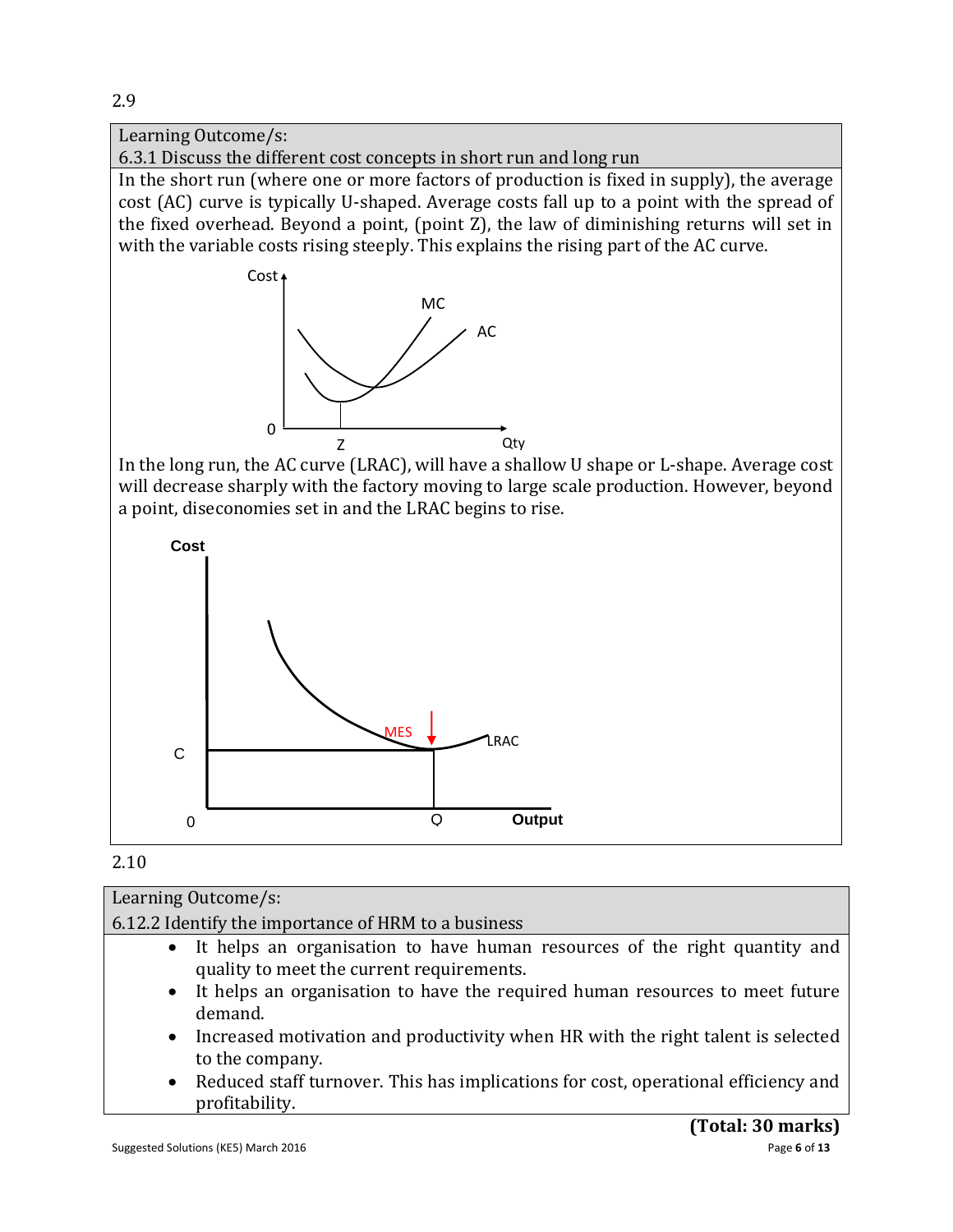## **SECTION 2**

## **Answer 03**

Relevant Learning Outcome/s: 2.1 Introduction to management 2.3 Types of managers 2.5 Managerial skills

The four main tasks to be performed by managers in the management process can be listed as **Planning, Organising, Leading and Controlling**.

**Planning** involves setting performance goals and devising strategies to achieve them (i.e. what to achieve and how to achieve).

**Organising** follows planning and involves assigning tasks, grouping tasks into departments, and allocating resources.

**Leading** is the use of influence to motivate employees to achieve the organization's goals.

**Controlling** involves checking progress against plans. It is concerned with monitoring the progress of work, keeping the organization on track towards meeting its goals and making corrections, as necessary.

## (b)

Senior management / top level management – they are responsible for overseeing the entire organization, developing its strategy and making decisions on the direction of the business.

Middle management – responsible for units within an organisation. They are accountable to senior management for their unit's functions.

Junior management / lower level management– responsible for controlling and directing of the employees and achieving the desired quality and quantity of production.

# $(c)$

Technical Skills (Knowledge, competency, and proficiency in a specific activity) Human Skills ( Ability to work with people, communication and participate in teams) Conceptual (Ability to work with ideas and concepts)

## **(Total 10 marks)**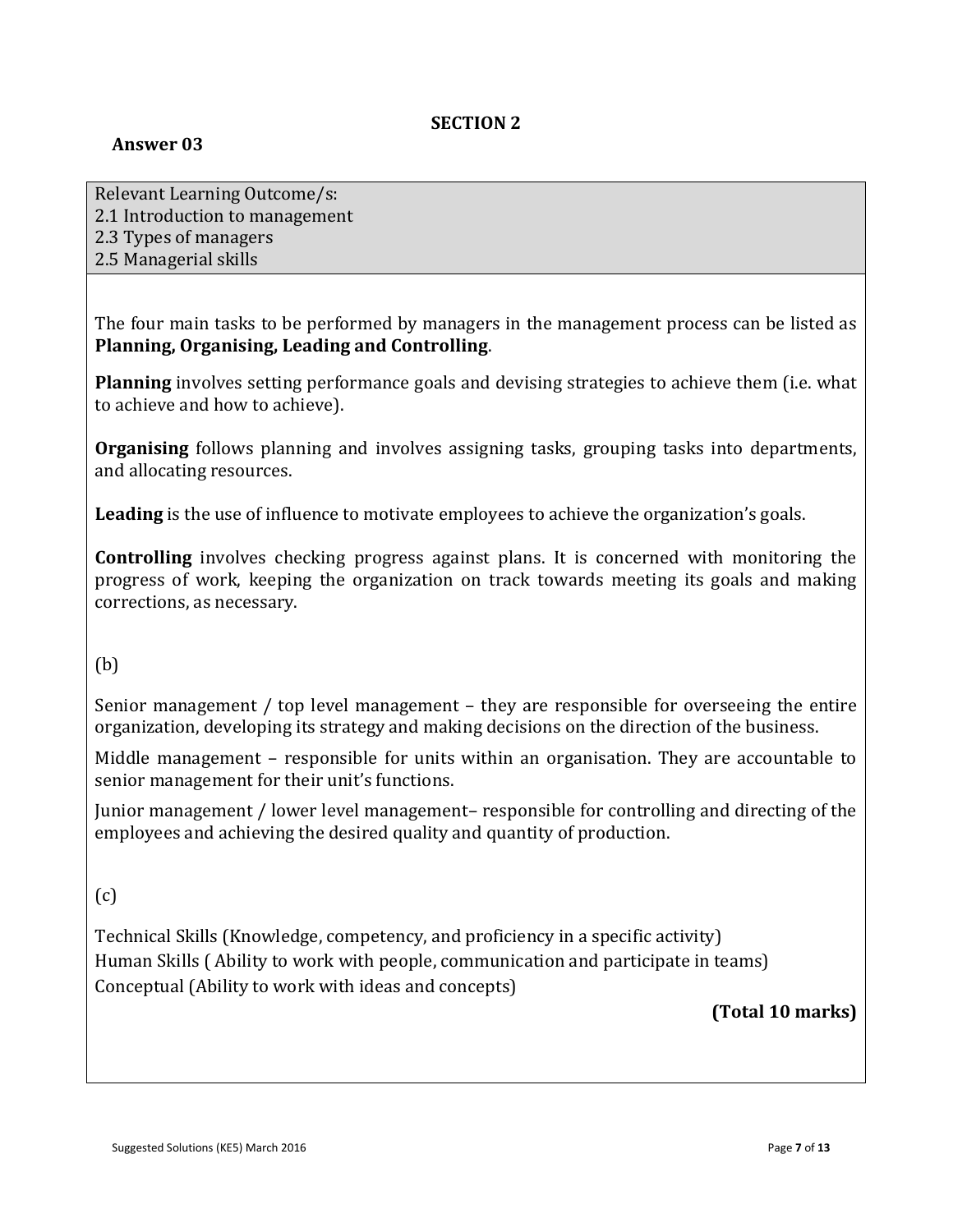Relevant Learning Outcome/s: 4.6 Monetary policy and fiscal policy

(a)

**Monetary policy** is the macroeconomic policy implemented by the Central Bank.

It is the government policy on the **money supply, interest rates, exchange rates and the availability of credit.**

- Aggregate demand and the level of economic activity.
- Savings and investments in the economy.
- The distribution of income.

Government revenue collection is made through taxes. According to Keynesian economics, when the government changes the levels of taxation and governments spending, it influences aggregate demand and the level of economic activity. Fiscal policy can be used to stabilize the economy over the course of the business cycle.

(b)

- Both monetary and fiscal policies attempt to attain the macroeconomic policy objectives by influencing aggregate demand.
- In order to stimulate economic growth it is important to ensure that expansionary fiscal and monetary policies are implemented.
- Expansionary fiscal policy refers to the reduction of taxes and increasing government expenditure which would lead to an increase in aggregate demand and thereby an increase in rate of economic growth.
- To reinforce the impact of expansionary fiscal policy, expansionary monetary policy should be implemented.
- Expansionary monetary policy refers to reduction of interest rates and expansion of money supply to increase the aggregate demand in the economy.

**(Total 10 marks)**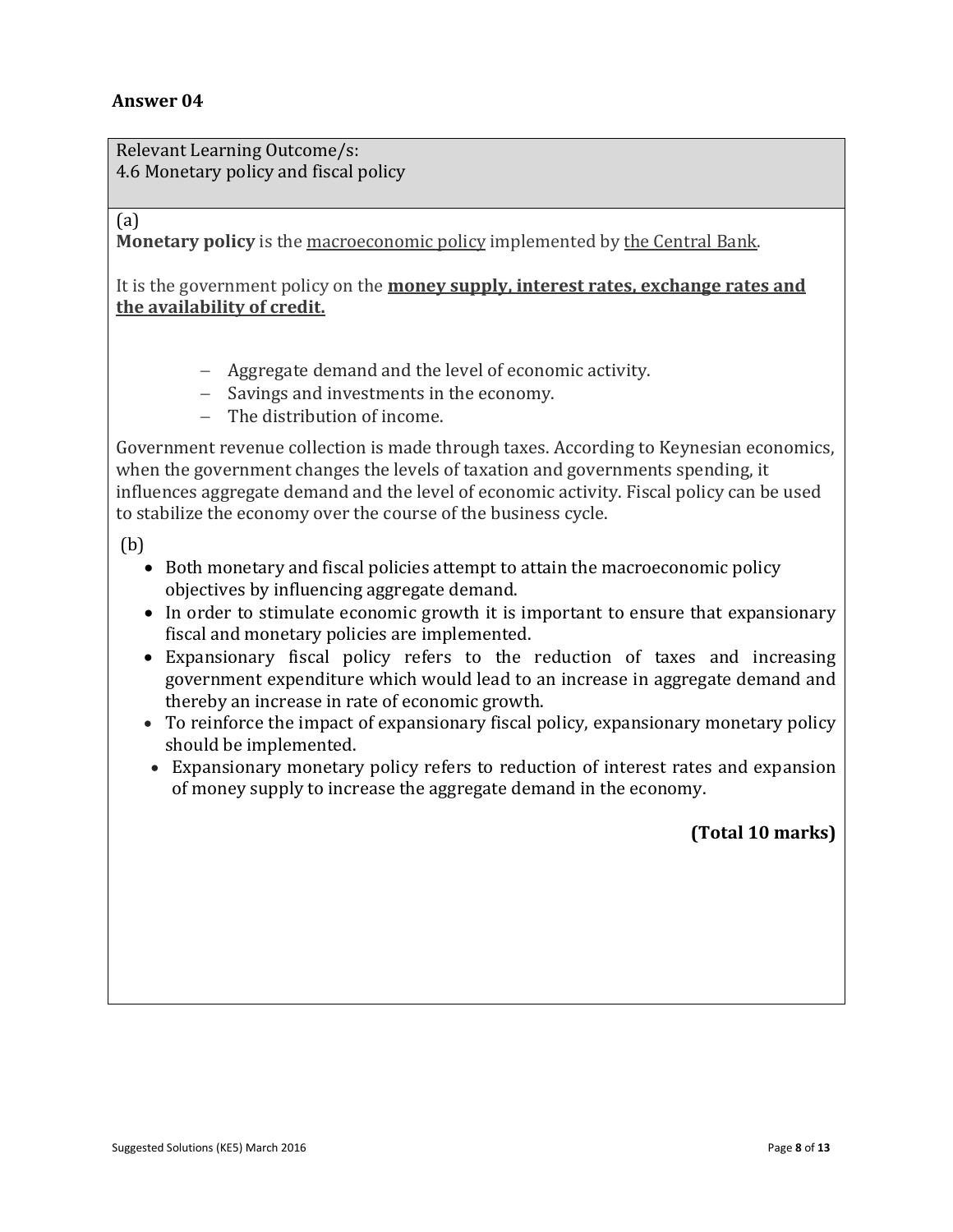Relevant Learning Outcome/s:

5.2. Organisation and organisation structure

# **(a)Functional Form**

| <b>Merits</b>                        | <b>Demerits</b>                      |  |
|--------------------------------------|--------------------------------------|--|
| • Clear division of work - avoids    | • Sub-optimisation – Each manager is |  |
| duplication                          | concerned only about his dept.       |  |
| • Responsibility is clear cut        | goals & not about corporate goals    |  |
| • Specialization enhances efficiency | • Unhealthy competition              |  |
| • Functional expertise               | • Narrow specialization              |  |

#### **Geographic Departmentation**

| <b>Merits</b>                        | <b>Demerits</b>                  |
|--------------------------------------|----------------------------------|
| • Local decision making – closer     | • Duplication & possible loss of |
| contact between co. & its customers  | economies of scale               |
| and suppliers                        | • Inconsistency in standards     |
| • It may be easier to set up area    | may                              |
| offices than to service markets from | develop across different areas   |
| one location                         | • Inconsistency in methods       |
| • It may be more cost effective to   | may                              |
| manufacture in the regional centres  | develop across different areas.  |

(b)

- There is physical and mental limitation in terms of the workload that could be handled by Suresh as an owner of the company.
- Suresh will save a lot of time after delegation of his work to managers and he can concentrate more on planning and taking strategic decisions to develop his business.
- Delegated authority contributes to job satisfaction and development of lower level employees. (delegates)
- The increasing size and complexity of Extra (Pvt) limited calls for both managerial and technical specialization.
- Delegation shortens the chain of decision making and brings decisions closer to the situation that requires them.

(**Total: 10 marks)**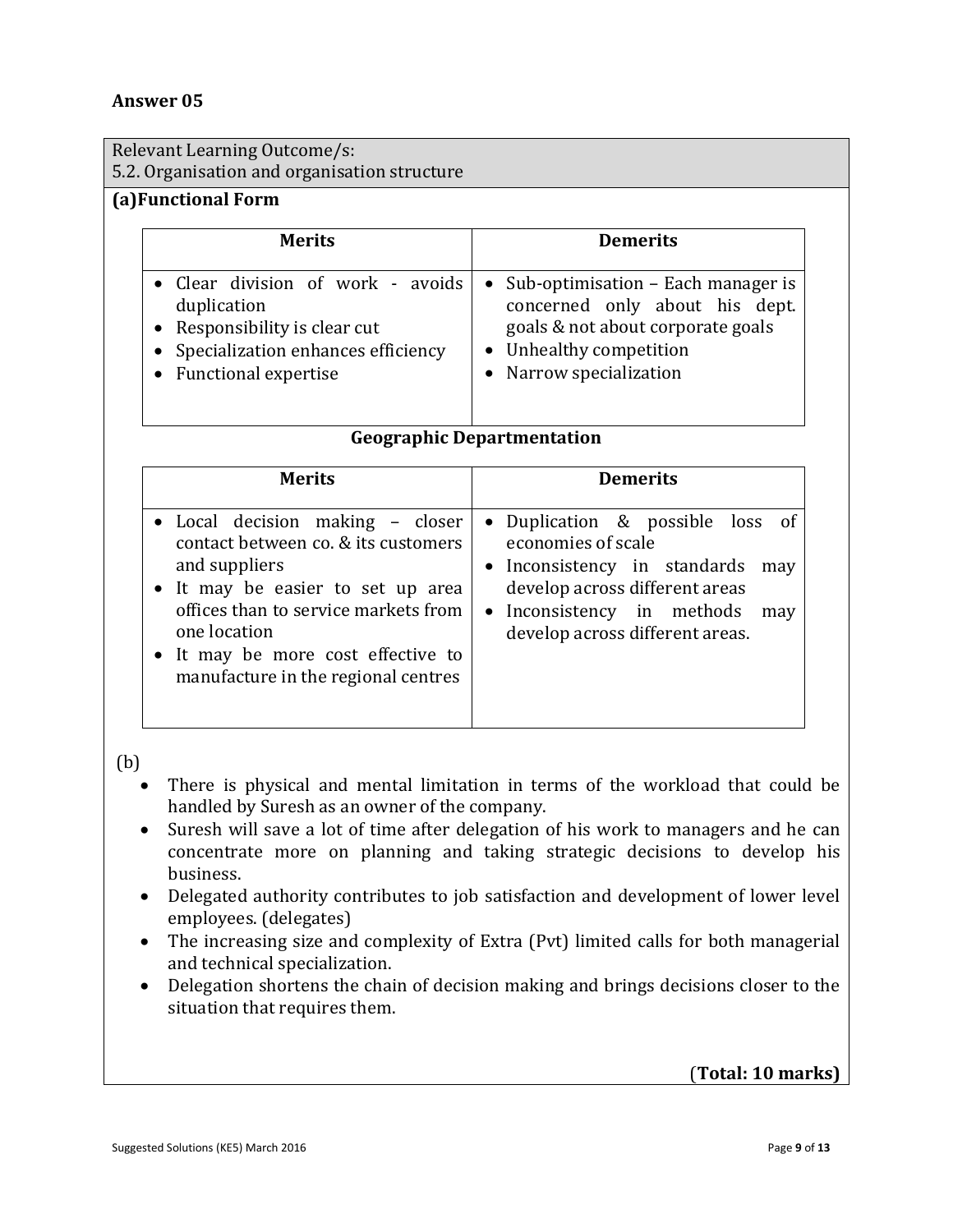| Learning Outcome                      |
|---------------------------------------|
| 6.7 Production concepts in businesses |

#### (a)

| No. of  | Total Prod.     | <b>Average Production</b>  | Marginal                        |
|---------|-----------------|----------------------------|---------------------------------|
| Workers | in Units        | in Units.                  | Prod. In units                  |
| $(1)$ . | $2$ ).          | $= (2)$<br>3)<br>$\div(1)$ | $= (\Delta P / \Delta W)$<br>41 |
|         | 10 <sub>1</sub> | 10                         |                                 |
| 2       | 22              | 11                         | 12                              |
| 3       | 36              | 12                         | 14                              |
| 4       | 44              |                            | 08                              |
| 5       | 50 <sup>°</sup> | 10                         | 06                              |
| 6       | 54              | q                          | 04                              |
|         | 52              | 7.4                        | $-2$                            |

- (b) The law of diminishing marginal returns states that "when equal units of a variable factor are added in succession to a fixed factor, then beyond a point, the returns to that factor will begin to diminish."
- (c) Diminishing returns set in after the 3rd worker is employed.
- (d) Marginal product will be less than the average product when average product is falling and greater than average product when average product is rising. It intersects the average product at the point of maximum output.

**(Total 10 marks)**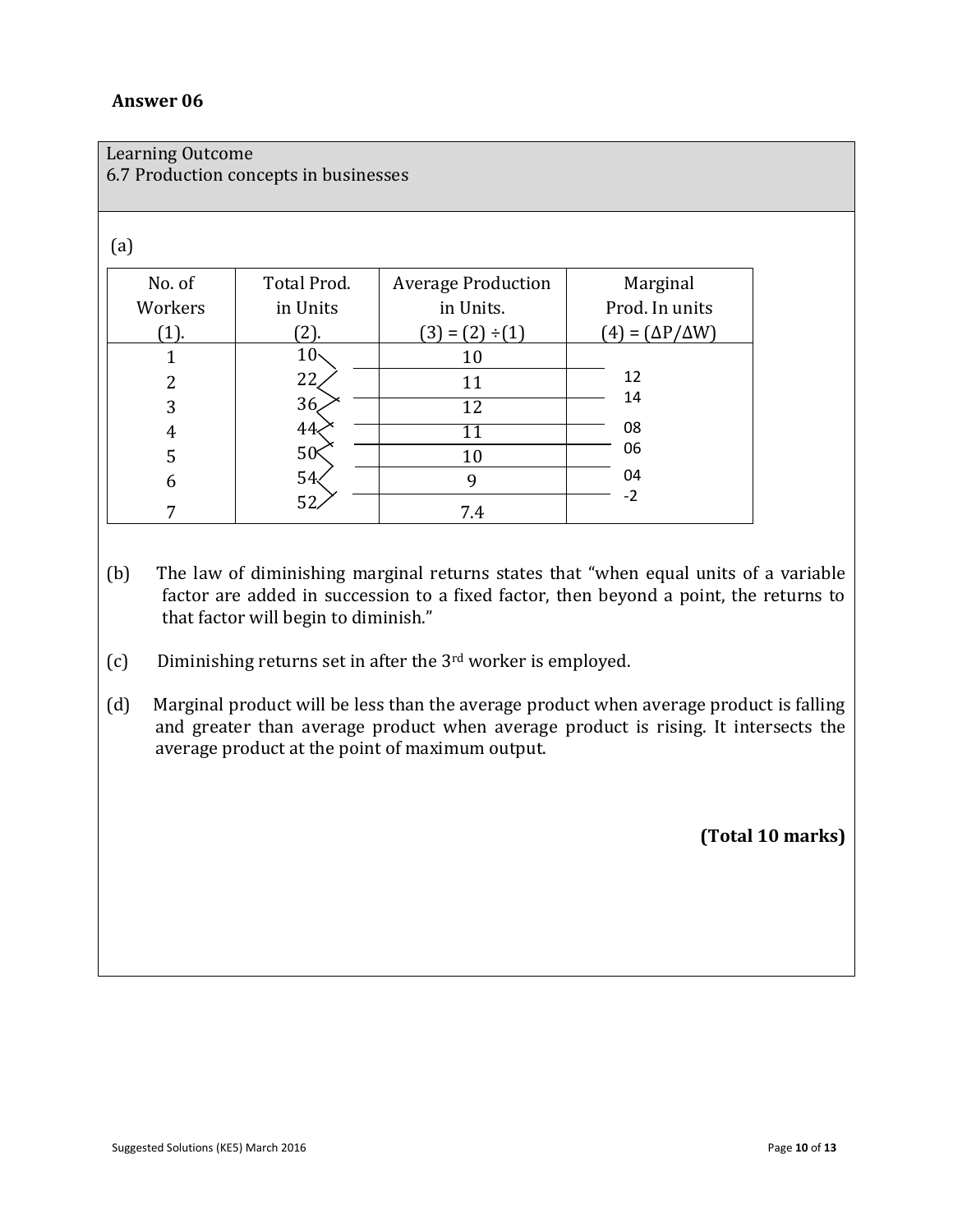#### **SECTION 3**

## **Answer 07**

Learning Outcome : 3.9 – competitive forces 3.11- Theoretical dimensions of market structures

*Number of firms -* There are a few large mutually interdependent firms in the industry. More specifically there are only 5 firms with significant market shares in the industry.

*Nature of the product* – The firms in the industry differentiate their products by offering various types of products and services under different product packages such as postpaid, pre-paid, etc as well as through pricing (i.e. monthly rental) and the features that are provided.

*Barriers to entry* – There are significant barriers to entry in the mobile telecommunication industry such as regulatory barriers, need of a high investment, significant switching costs and absence of telephone number portability.

*Price*– It is possible to see price rigidity in the mobile telecommunication industry meaning the prices are stable for a long period of time. As a result they mainly compete through nonprice strategies.

## (b) (i)

Barriers to entry refer to anything that prevents new firms entering an industry. These can take several forms, ranging from legal/regulatory barriers to technological and economic barriers as well as barriers caused by existing players in the industry.

(ii)

- Legal/regulatory barriers It is mandatory to obtain a license in order to operate as a mobile telecommunication service provider.
- Economic barriers It is required to have a significant investment in order to initiate and operate as a mobile telecommunication service provider in the industry.
- Technological barriers Significant switching costs that have to be incurred by consumers moving from one operator to another
- Technological barriers Absence of telephone number portability across service providers also act as an entry barrier.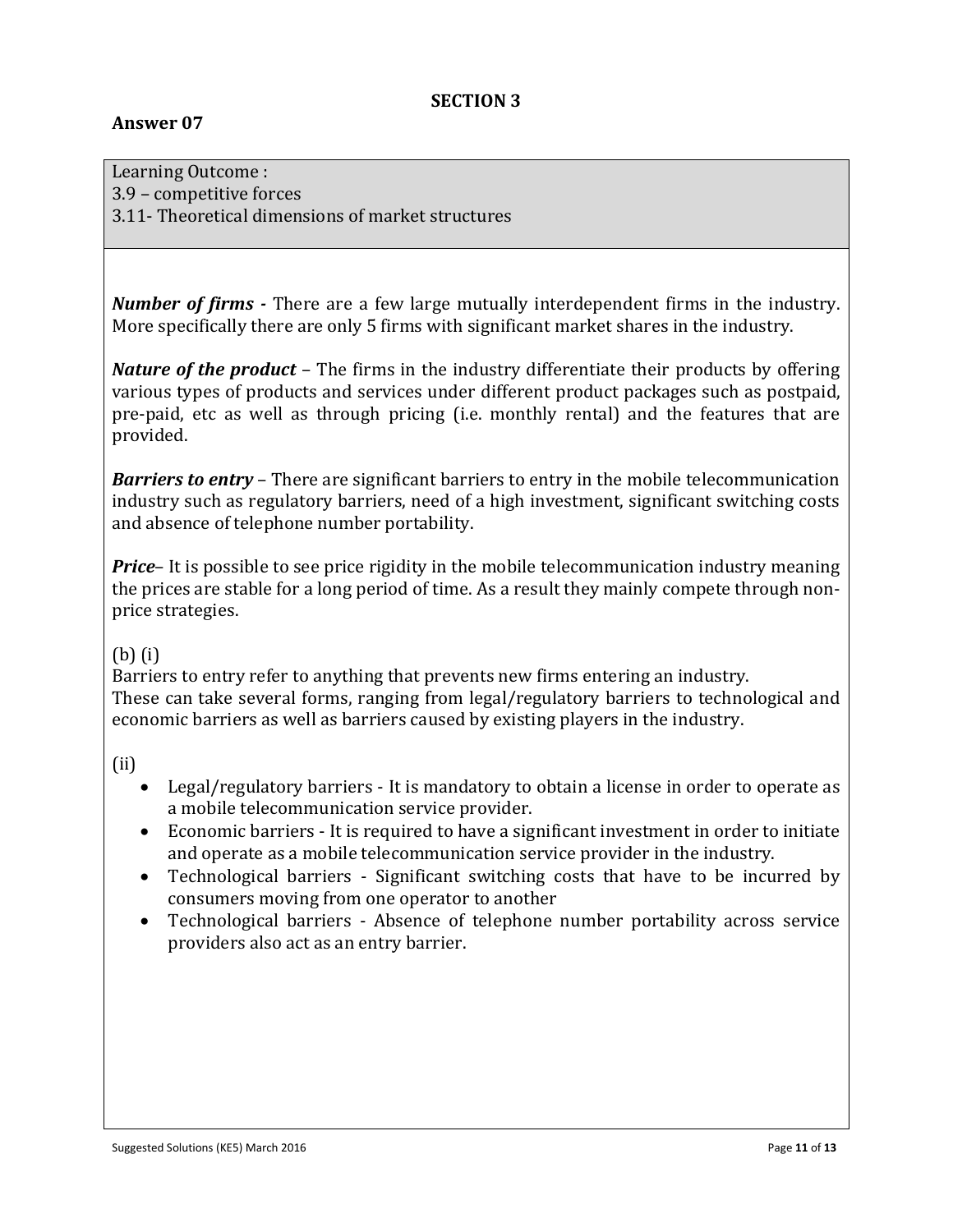# (c)

- (i) If price is the basis of competition, it is known as price competition and if the basis is anything other than price it is known as non-price competition. E.g. Differentiation, advertising etc.
- Differentiation of the product or service offered
- Heavy advertising
- Sales promotion
- Creating brand loyalty

## (d)

- The threat of new entrants company Y needs to critically consider the facts that act as barriers to entry and the possible response of existing competitors to the new entrant to fully understand the threat to new entrants.
- The threat of substitute products or services this is the threat coming from similar products which satisfy the same customer needs.
- The bargaining power of customers customers want better quality products at lower price. Satisfying this want might force down the profitability of suppliers in the industry.
- The bargaining power of suppliers suppliers can exert pressure for higher prices.
- The rivalry amongst current competition in the industry the intensity of competitive rivalry within an industry will affect the profitability of the industry as a whole.

**(Total: 20 marks)**